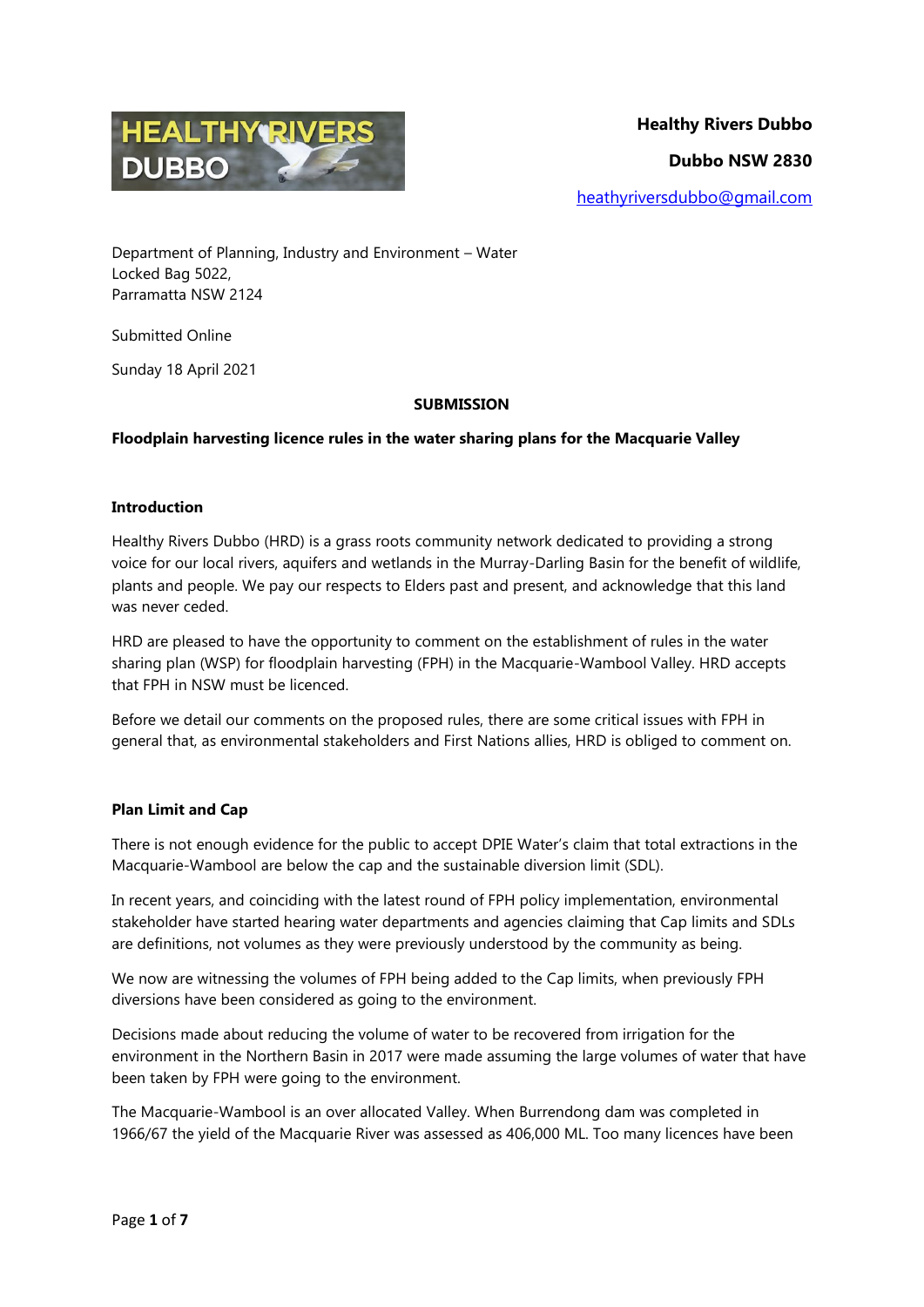issued, and now the total allocation of regulated and supplementary flow water for the system is around 899,000 ML<sup>1</sup>.

There is simply too much demand on the Valley for the volume of licences, which is why reliability is around 30% on average and dropping. This low reliability goes a long way towards explaining why irrigators can't access as much water as their entitlement.

HRD points to a recent report by consultants Slattery and Johnson that shows on farm capacity has increased by a factor of 2.4 times since 1994. This finding fits with our observations and local knowledge. We can see the increased levees as we drive west from Narromine. We know people who were flat out working during the 2017-2020 drought deepening on farm storages and increasing levees saying the land owner wants to hold 2 years water on farm when the drought breaks.

If on farm capacity has increased by 2.4 times since 1994:

- o those earthworks weren't done for nothing
- o there's been no increase in licences since then
- $\circ$  the capacity must be mostly for storing water from FPH diversion, or from water theft

This increase of on farm storage has helped the industry leave a lot of water in their general security and supplementary accounts, as they preference filling up on free, unmeasured water from the floodplain. Not having to access the general security and supplementary accounts is a major reason why irrigators don't access their full allocation - they don't need to.

There is no evidence to substantiate the new Cap limit in the Macquarie, and no access to the accredited Cap model reports.

ICAC found that DPIE Water has a practice of favouring irrigation in "a misquided effort to redress a perceived imbalance caused by the Basin Plan's prioritisation of the environment's needs"<sup>2</sup>.

HRD considers that DPIE Water continues to treat First Nations rights to water and the environment like opponents to their endeavours by working out ways to increase Cap limits to suit extraction.

## **Environmental Outcomes**

## Macquarie Marshes:

NSW has a legal and moral responsibility to protect the integrity of the internationally significant Macquarie Marshes under the Ramsar Convention, Migratory Bird agreements, the Water Management Act 2000, the Water Act 2007 and the Murray Darling Basin Plan.

"*The unregulated floods, particularly the significant large floods, are critical for sustaining this ecosystem of national and international importance<sup>3</sup> "*

The Macquarie Marshes have reduced in size considerably since growth in FPH diversions.

 $\overline{a}$ 

 $<sup>1</sup>$  Johnson W J (2005) Adaptive management of a complex social-ecological system: the regulated Macquarie</sup> River in south-eastern Australia. Master of Resource Science Thesis, University of New England.

<sup>&</sup>lt;sup>2</sup> ICAC Investigation into complaints of corruption in the management of water in NSW and systematic noncompliance with the Water Management Act 2000 – November 2020.

<sup>3</sup> (Kingsford and Thomas, 1995; Thomas et al., 2011; Bino et al., 2015b; Thomas et al., 2015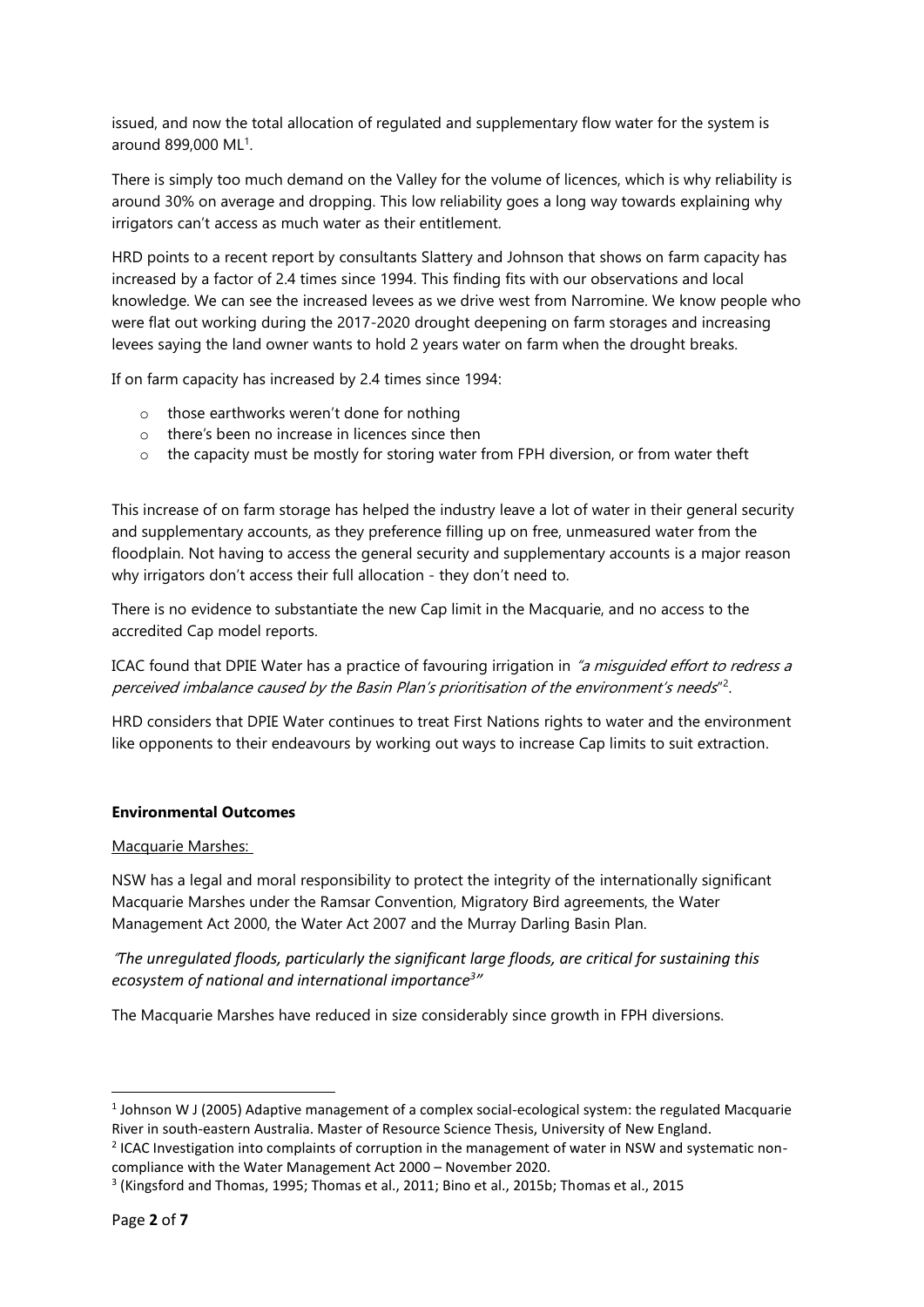The Australian Government notified the Ramsar Secretariat in 2010 of a "likely change in ecological character of the Macquarie Marshes Ramsar site", stating a range of reasons based on scientific evidence, including changes in the flow regime; change in the extent and condition of the wetland vegetation communities in the southern part of the Macquarie Marshes Nature Reserve; change in extent and condition of wetland vegetation communities in the northern section of the Macquarie Marshes Nature Reserve; changes in the ecological character of the Wilgara wetland and; changes in colonial waterbird breeding. <sup>4</sup>

# Connectivity:

The Macquarie-Wambool River has provided 21% of flows to the Barwon Darling-Baaka Rivers over the long term. Unique in the Northern Basin, The Macquarie-Wambool, Castlereagh and Bogan Rivers are winter and spring fed systems, and provide flows to the Barwon Darling-Baaka when other monsoon fed systems don't.

Records show that the Macquarie-Wambool connected to the Barwon (at a depth in the Lower Macquarie of at least 50cm) 9 years in 11 before Burrendong dam was built. Development of the valley means connection occurs 5 years in 11 now (as of 2017). Connections between major rivers represent important links for the movement of fish, transfer of energy, riverine biodiversity and providing a diverse aquatic habitat. <sup>5</sup>

HRD considers that DPIE is acting against its own laws by not applying the priority of use and cultural requirements in the Water Management Act 2000 to the application of FPH licencing and rules in the Macquarie-Wambool Valley by reducing allowable FPH diversions to secure environmental improvement for the Ramsar Macquarie Marshes, and increased connectivity with the Barwon Darling-Baaka Rivers.

## **Modelling**

HRD strongly believes that the modelling used to determine FPH shares in the Macquarie-Wambool is not fit for purpose.

FPH licenced volume determinations will have a permanent detrimental impact on the environment, First Nations rights to water and basic landholder rights. The volume will also determine how large the wealth shift from the public purse to private and corporate hands will be when mortgageable, tradable, compensable licences are issued.

Climate change has not been factored in into the modelling, despite new robust climate/hydrologic datasets developed by DPIE last year for inclusion in the Regional Water Strategies (RWS). With these new datasets, DPIE has been able to come up with a 'base case' river system model.

The RWS states: "just relying on our historical data to make water management decisions no longer represents the best course of action and that we have an opportunity to put plans in place to make sure we are prepared and resilient if there are future changes in the climate."

**.** 

<sup>4</sup> [http://www.environment.gov.au/water/topics/wetlands/database/pubs/28-statement-of-reasons-3-2](http://www.environment.gov.au/water/topics/wetlands/database/pubs/28-statement-of-reasons-3-2-notification-20100204.pdf) [notification-20100204.pdf](http://www.environment.gov.au/water/topics/wetlands/database/pubs/28-statement-of-reasons-3-2-notification-20100204.pdf)

<sup>&</sup>lt;sup>5</sup> [Making the Connection: Designing, delivering and monitoring flows between catchments -](http://www.environment.gov.au/system/files/resources/8eb107d9-e640-41b5-b58e-1d6bda3cbf1a/files/making-connection.pdf) making[connection.pdf](http://www.environment.gov.au/system/files/resources/8eb107d9-e640-41b5-b58e-1d6bda3cbf1a/files/making-connection.pdf)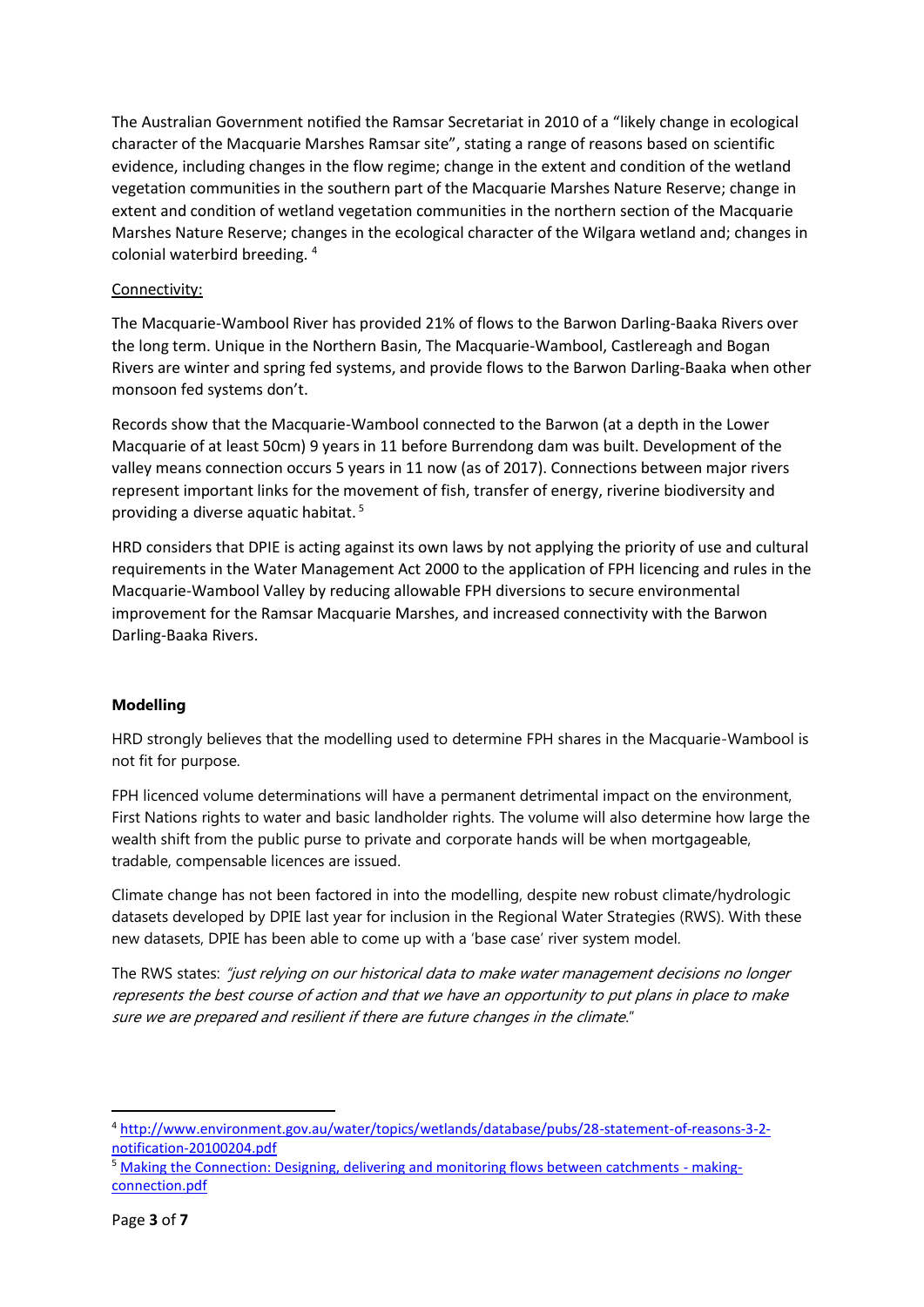Against its own advice, DPIE Water have omitted climate change from FPH models. HRD will discuss the impact of neglecting climate change on FPH rule applications under "Discussion of Proposed Rules 1. Account Management" further down in the submission.

There is only a summary Review of NSW Macquarie River Valley Model Build, Scenarios and Environmental Outcomes report publicly available. The independent peer reviewers Alluvium only had access to reports, not the models themselves.

The Model Build Report identifies a lot of highly significant inaccuracies around the meters used to measure river diversions. There's a lack of real data on floodplain harvesting volumes, despite the FPH policy being in some form of development since 2008. In the Macquarie there's a +51% error rate/bias upstream of Narromine, which is extremely significant.<sup>6</sup>

In the Macquarie Cudgegong there is 10,254 ML of water being considered for tailwater/rainfall runoff exemption. HRD does not trust the modelling used to come up with that volume. If this significant volume of water is not brought into the FPH licencing framework, it won't be counted towards the SDL. This form of take would not need to be measured, just 'monitored' for assessment under the risk assessment in the Water Resource Plan. Any volume of rainfall runoff harvested above the 10% harvestable right must be licenced.

Return flows aren't assessed by the models used. Their only function is to attempt to calculate floodwaters captured, not those that return to the river or floodplain environment. There's a strong chance water that returns to the river or stays on the floodplain is being assessed as FPH diverted volumes.

As stated by Alluvium: "We note the statements in the report that the uncertainty in individual FPH take estimates (leading to entitlements) is still significant and measurement data is needed to improve on that."<sup>7</sup> This statement confirms that the inaccuracy of the volumes determined as eligible for FPH diversion are significantly incorrect.

For such a critical determination that will seal the fate of many people and much wildlife to be dependent on the use of models that are not up to the job HRD considers to be a negligent act.

## **Discussion of Proposed Rules**

## **1. Account Management**

HRD strongly supports annual accounting for FPH with no "carryover"\*

HRD has heard DPIE Water trying to explain that the environment would be better off under 5 year accounting and 500% carryover and we strongly disagree.

DPIE Water is only looking backwards at flood behaviour up to 2009, when they know floods will change their patterns due to climate change.

From the Macquarie Castlereagh RWS, the Valley can expect "reduced frequency of floods, but when they do occur, significantly higher flood flows throughout the entire region, particularly during the summer-autumn period."

**.** 

<sup>6</sup> Model Build Report Table 3.7

<sup>7</sup> Alluvium Review of NSW Macquarie River Valley Model Build, Scenarios and Environmental Outcomes reports relevant to Floodplain Harvesting Policy implementation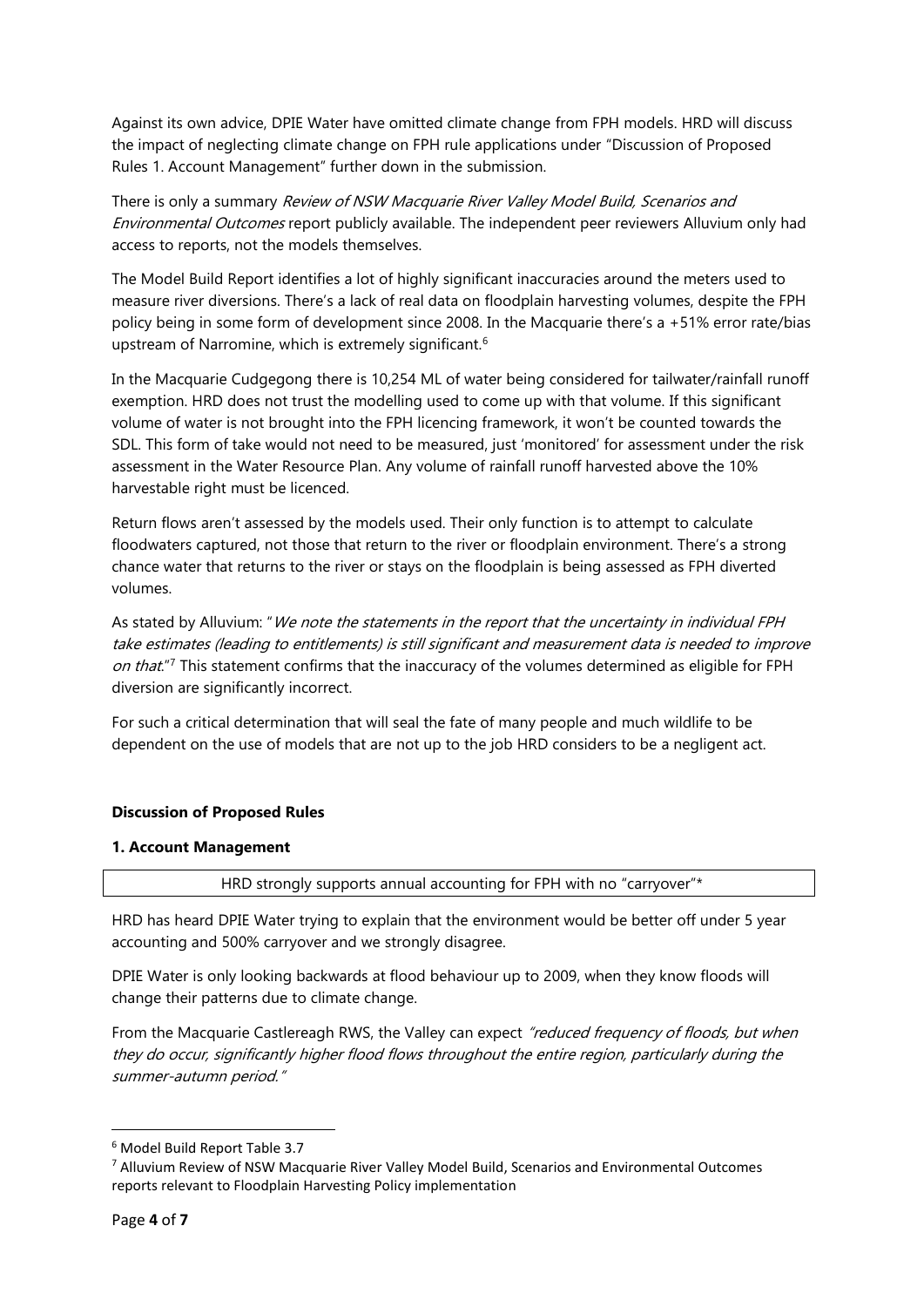And also from the same RWS:

"just relying on our historical data to make water management decisions no longer represents the best course of action and that we have an opportunity to put plans in place to make sure we are prepared and resilient if there are future changes in the climate."

HRD considers that under future conditions, 5 year with 500% "carryover"\* will lead to greater FPH diversions than 1 year accounting. We find it consistent with ICAC findings (that DPIE Water favours irrigators over First Nations rights to water and the environment) that DPIE Water are trying to tell us that the environment will be better off under 5 year accounting, when they are knowingly not using climate change predictions in their models.

\*N.B. HRD rejects DPIE Water's use of the term "carryover" to describe entitlements for water that does not exist. HRD asks that DPIE Water come up with another term, such as credit accounting.

#### **2. Initial Available Water Determination**

HRD strongly supports an initial AWD of 1ML per unit share or less

Alluvium state in their letter reviewing the modelling reports that: "We note the statements in the report that the uncertainty in individual FPH take estimates (leading to entitlements) is still significant and measurement data is needed to improve on that."

DPIE Water know that the volumes licenced are significantly wrong, therefore the precautionary principle must be applied and an initial AWD of no more than 1 ML per unit share be allowed.

FPH diversions have been denying First Nations rights to water and the environment benefit from first flush flows (particularly sharply felt at the end of a drought) for decades. By granting irrigators a generous 500% hot start, DPIE Water are neglecting their legal obligations under the WMA 2000.

#### **3. Permanent Trade**

HRD fully supports that permanent trade be restricted to management zones as proposed

While we would prefer FPH access licences not be tradable, we accept that it is a requirement under the Basin Plan that licences are tradable.

It is very important that trade be restricted as proposed:

- o No new works located in management zones A or D as specified in the (as yet un-gazetted) Floodplain Management Plan for the Macquarie Valley Floodplain 2021.
- o No modifications to works located in management zones A or D if the modification would result in an increase in capacity for that work.
- o No new or modified works outside management zones A and D if the construction or modification would result in an increased rate of take for works located in management zone A or D.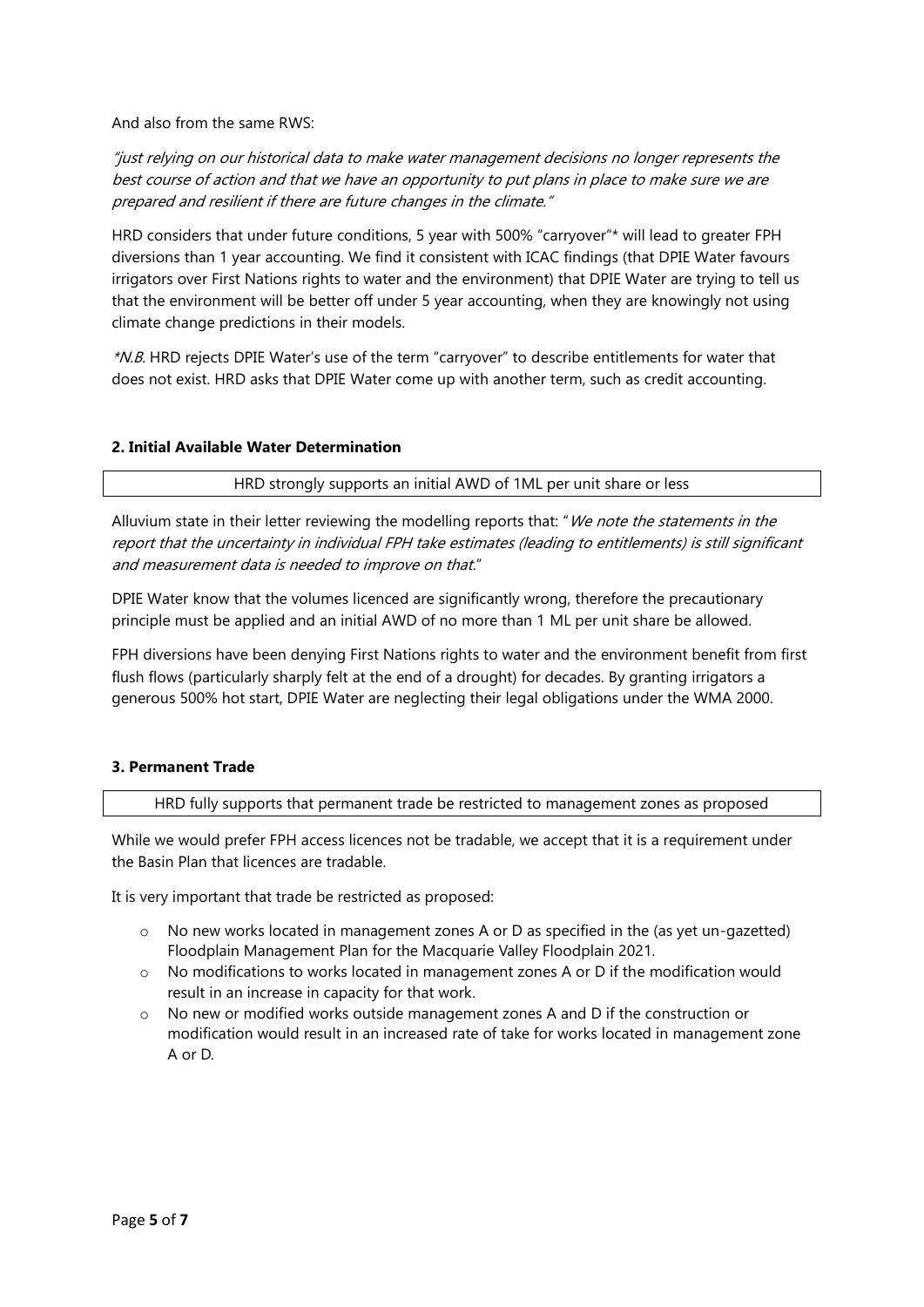# **4. Granting or amending water supply works nominated by a floodplain harvesting (regulated river) access licence**

No new approvals or modifications that increase diversions

HRD would prefer that DPIE Water were very clear that there can be no growth in FPH diversions, as we feel that is not the case through this consultation process.

HRD considers that:

- o no new works approvals should be issued for FPH in the Macquarie Valley
- $\circ$  no modifications of existing FPH works should be allowed if the capacity of diversions would be increased
- $\circ$  only maintenance of existing FPH works should be allowed if the maintenance means there would be no increased diversion of water
- $\circ$  all licences works must allow floodwaters to pass without diversion or significantly slowing the flow for times when diversions are not permitted

# **5. Access Rules**

HRD supports option 2 - prohibiting access until downstream flow targets are met.

There are no clear, measurable protocols that DPIE Water can enact to ensure the priority of use provisions in the WMA 2000 are applied.

HRD recommends end of system flow targets be introduced in the Macquarie Cudgegong regulated WSP. Access rules for FPH in the WSP should specify that FPH diversion may occur only after modelling of a flow event shows that relevant flow targets will be achieved.

Flow targets must aim to achieve:

- o Water sharing priorities under the WMA (ss. 5(3) and 9(1)), which include water for ecosystem health and basic landholder rights (stock and domestic; native title rights);
- o Environmental needs based on NSW Long Term Watering Plans (LTWP) Environmental Water Requirements (EWR);
- o Critical human water needs; and
- o Cultural rights and objectives in addition to Native Title rights.

## **6. Active Management**

HRD supports the use of active management rules to protect 100% of HEW

HRD supports the proposed use of active management rules to protect HEW from FPH diversion when Held Environmental Water (HEW) being used to create an overbank flow in the management zone where active management applies.

However, the rules do not go far enough. HRD considers rules that protect 100% of HEW from diversion even when active management conditions are below 100% must be implemented.

HEW can be present in the system not just from planned releases from storages, but also under supplementary access. It is reasonable to expect supplementary HEW flows would be vulnerable to FPH diversion if the rules aren't there to protect it.